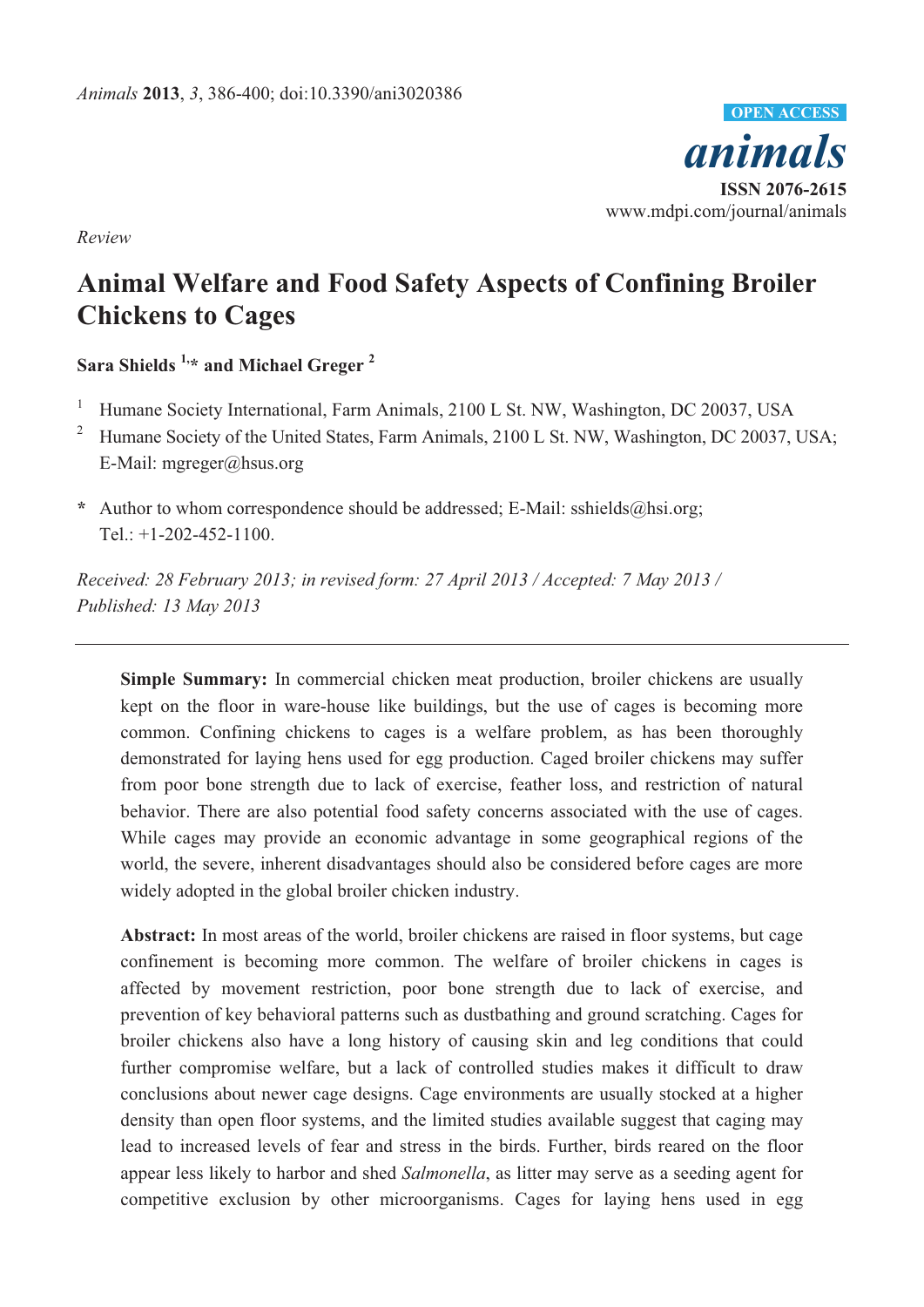chickens will likely be subject to the same kinds of social disapproval.

**Keywords:** broiler; welfare; cage; food safety; behavior; stocking density; leg problems

# **1. Introduction**

Litter-bedded floor systems are common for raising broiler chickens used for meat production. In contrast, the egg industry has relied heavily on battery cages—small, wire enclosures that typically hold five to ten laying hens. Although cages for broiler chicken production have been available for many years, they were not widely adopted because heavy broiler chickens are prone to leg deformities [1–3], breast blisters [4], and other skin imperfections such as enlarged feather follicles [5] due to abrasion against the wire cage floor [6–8] and these problems have adversely affected meat quality [7,9]. Another problem is the comparatively short time period that broiler chickens are confined to cages before they reach market weight, and the concomitant labor requirements associated with moving chickens into and out of cages [4].



**Figure 1.** Caged broiler chickens (Photo by Sonia Faruqi).

Despite the obstacles, interest in developing a cage system that works well for broiler chickens has been ongoing since the 1960s [10]. A variety of cage floor materials have been tested including plastic tubing; plastic and metal mats [5,11]; rubber-covered nylon [12]; bamboo [8]; wire, steel and plastic mesh; perforated Styrofoam; padded doweling [13]; polyester urethane foam [14]; and wooden slats [15]. In the early 1970s a composite mesh floor material was patented, which helped solve earlier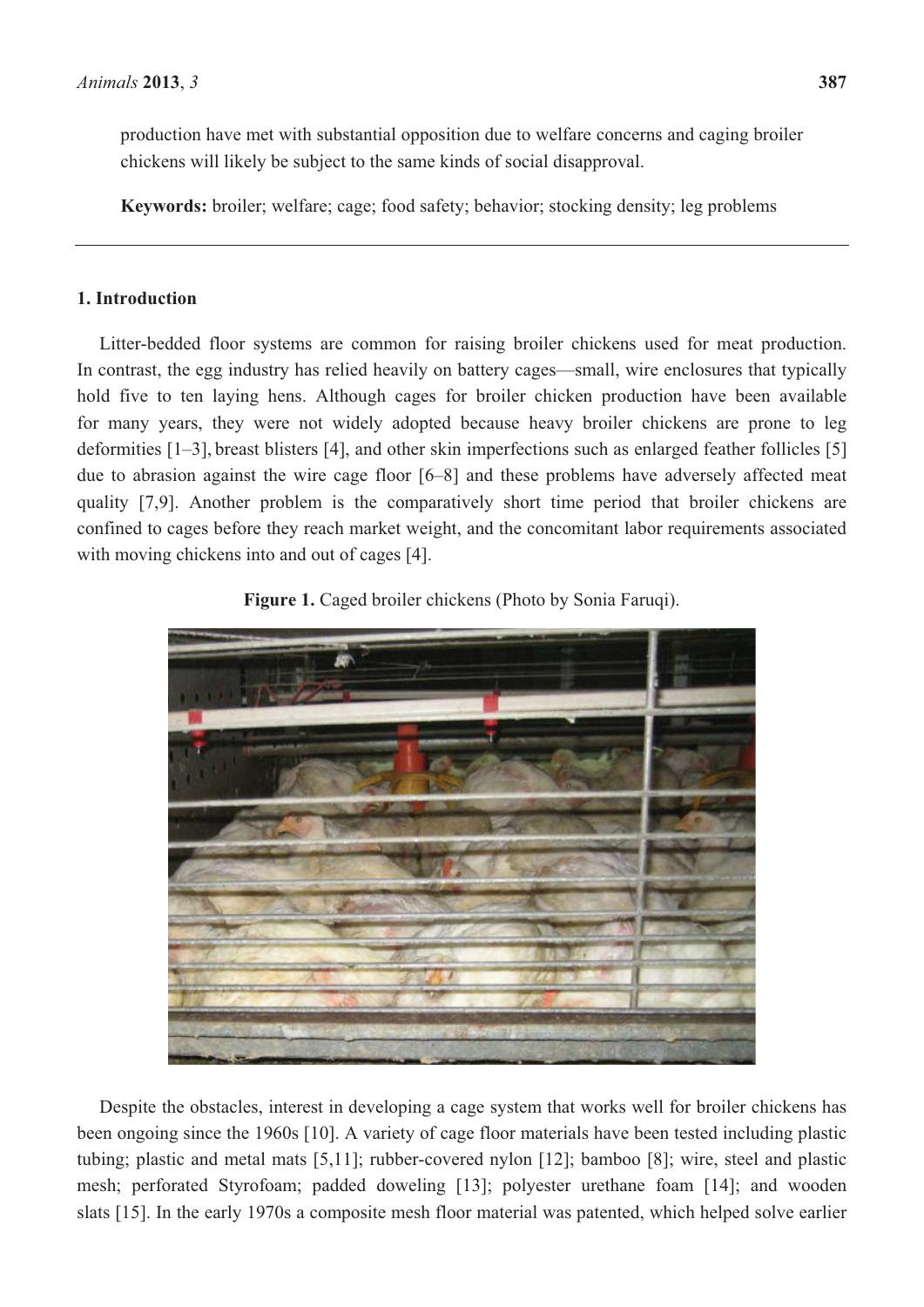problems with breast blisters and skin imperfections [6]. Large colony cages (Figure 1) now have plastic-covered nylon floors that are less abrasive, and manufacturers claim they prevent breast blisters, folliculitis, and wing and leg problems. Collection of broiler chickens at the end of the growing period can now be automated; cage floors open to drop birds onto a conveyer belt below that moves them to the end of the house where they are crated for transport.

In certain geographical regions, economic factors favor the production of broiler chickens in cages. In countries where litter must be imported (and is therefore expensive) cages reduce costs associated with purchasing, removal, and disposal of litter. Because cages are stacked vertically, they permit a larger number of animals to be raised together in one building. In tropical counties, heat enters the house through the roof, and having a greater number of animals in the building lowers the per bird cost of overhead insulation [6]. In the United States, broiler chickens are grown until they reach approximately 2.5 kg, but in hot climate countries such as the Gulf region and Saudi Arabia, broilers are grown to a market weight of just 1.5 kg. Breast blisters are not as problematic in chickens grown to a lighter weight [2]. Broiler chickens in Russia have been bred with thicker shanks and longer toes, providing more support for the caged bird's body and a lower incidence of breast blisters [7].

Since 2008, markets for broiler chicken caging systems have been growing in Russia, the Middle East, and several Asian countries, including China [16,17]. Cages are also used in Africa [18], India [19,20], and Eastern European countries [3]. However, it appears that not all broiler chickens are being raised in the newer colony cage designs. For example, a study of 46 poultry farms in Ondo State, Nigeria found that a quarter of broiler farmers reared their chickens in simple battery cage systems [18].

There have been few scientific studies of the effects of cages on the welfare of broiler chickens, but those that have been conducted suggest that, similar to cages for egg-laying hens, cages for broiler chickens present a number of welfare concerns.

Given the welfare disadvantages of cage production and the ensuing social disapproval, barren battery cages have been legislated against in several US states [21,22] and throughout the entire European Union [23]. Animal protection groups have launched major campaigns against the use of cages in all the developing economies of the world. The welfare of caged broiler chickens is justifiably likely to attract as much concern as cages for laying-hens have in the egg industry.

#### **2. Spatial Restriction**

The obvious effect of the limited space in cages is restriction of movement. Although walking [24], movement [25] and total space use [26] decline with age, broiler chickens are relatively active throughout the day in floor pens. While distance moved can be highly variable between individuals, Lewis and Hurnik (1990) found that at five weeks of age birds traveled an average of 8.8 m every hour and 212 m daily in pens measuring 1.2 by 1.7 m [27]. In another study, floor-raised chickens in commercial poultry housing regularly moved several meters from one lying spot to another [28].

Total area covered and total distance travelled are two different aspects of chicken mobility that could be affected by enclosure size. Leone *et al.* (2010) and Leone and Estevez (2008) found that total area covered increased with enclosure size from 1.5 to 4.5  $m^2$ , regardless of stocking density or group size [25,29]. Although they did not find that broilers in progressively larger *square* [25] enclosures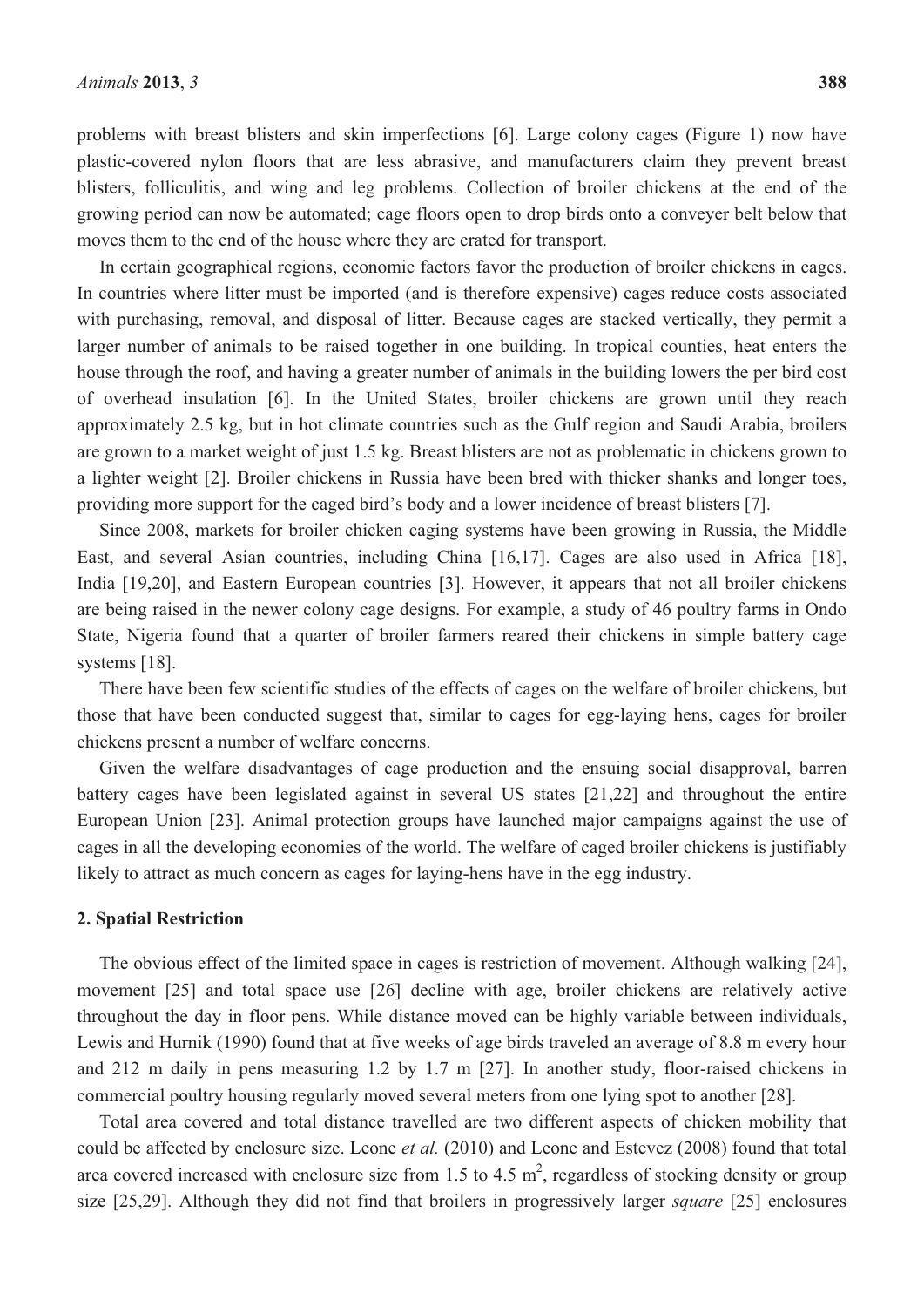traveled a greater distance, they did find that chickens in progressively *longer* [29] enclosures travelled greater total distances as they were provided more space, as long as group size was held constant. This could mean that the effect of space allowance on total distance travelled depends on the configuration of the available space and the level of crowding, but since few studies have tracked distance travelled, more research is needed to further understand the relationship between enclosure size and movement restriction.

Caging broiler chickens also alters the types of behavior that broiler chickens display compared to floor systems. Fouad *et al.* (2008) conducted a large trial with two commercial flocks each of about 12,375 broiler chicks raised to six weeks of age in either cages or on the floor. They found that floor-raised broiler chickens were more often seen walking, lying, and pecking compared to those in cages. In contrast, caged broilers stood and drank significantly more often, a finding explained by the replacement of walking activity with standing behavior [30]. The lack of free space appears to constrain activities that broiler chickens would otherwise choose.

Restriction of movement in cages can have tangible consequences on the physical integrity of animals. Laboratory tests have demonstrated that the bones of broiler chickens reared in cages have significantly lower breaking strength. Several studies have found that the humeri are stronger in broiler chickens raised on the floor as compared to those raised in cages [11,12,31,32]. Tolon and Yalcin (1997) found that birds reared in cages with plastic mesh floors had shorter tibia and humeri as compared to birds raised in floor pens, and humerus weight was greater for birds reared on the floor [33]. The authors of these studies attributed wing bone differences to difficulty expressing normal wing-related activity such as flapping behavior in the cage environment [11,33]. Indeed, reducing cage height has been shown to reduce humerus breaking strength [34].

## **3. Stocking Density**

The stocking density in floor systems is known to influence the behavior of broiler chickens. Buijs, Keeling, Vangestel, Baert, and Tuyttens (2011) observed broiler chickens stocked at eight different stocking densities between 8 and 72 birds per  $3.3 \text{m}^2$ , and found more bouts of sitting behavior at the higher stocking densities. They also found more disruption of lying and sitting bouts during the last week of rearing and that more birds made adjustments of their sitting and lying posture at the higher stocking densities [35]. Bokkers, de Boer, and Koene (2011) measured the amount of floor space occupied by a six-week-old broiler chicken during the expression of a variety of different behavior patterns and found that keeping birds at a relatively high stocking density resulted in compression of the body surface, due to pressure on the feather and soft tissue cover. As determined using overhead photographs taken of broilers enclosed with either eight  $(1,250 \text{ cm}^2/\text{bird})$  or 16 birds  $(625 \text{ cm}^2/\text{bird})$ per pen, birds were found to occupy less space at the higher stocking density. The mean body space for sitting idle was 636 cm<sup>2</sup> in the low density pen, and 514 cm<sup>2</sup> in the high density pen, while standing while stretching, which required the largest space allowance, was  $763 \text{ cm}^2$  in the low density pen and 707 cm<sup>2</sup> in the high density pen. The authors concluded that stocking densities in excess of 39.4 kg/m<sup>2</sup> would suppress behavioral expression [36]. A 2007 review concluded that when broiler chickens are raised on the floor with less than approximately 34 to 38 kg/m<sup>2</sup>, the negative consequences include lower final body weight, less feed intake, poor feathering, and more scratches and bruising [37].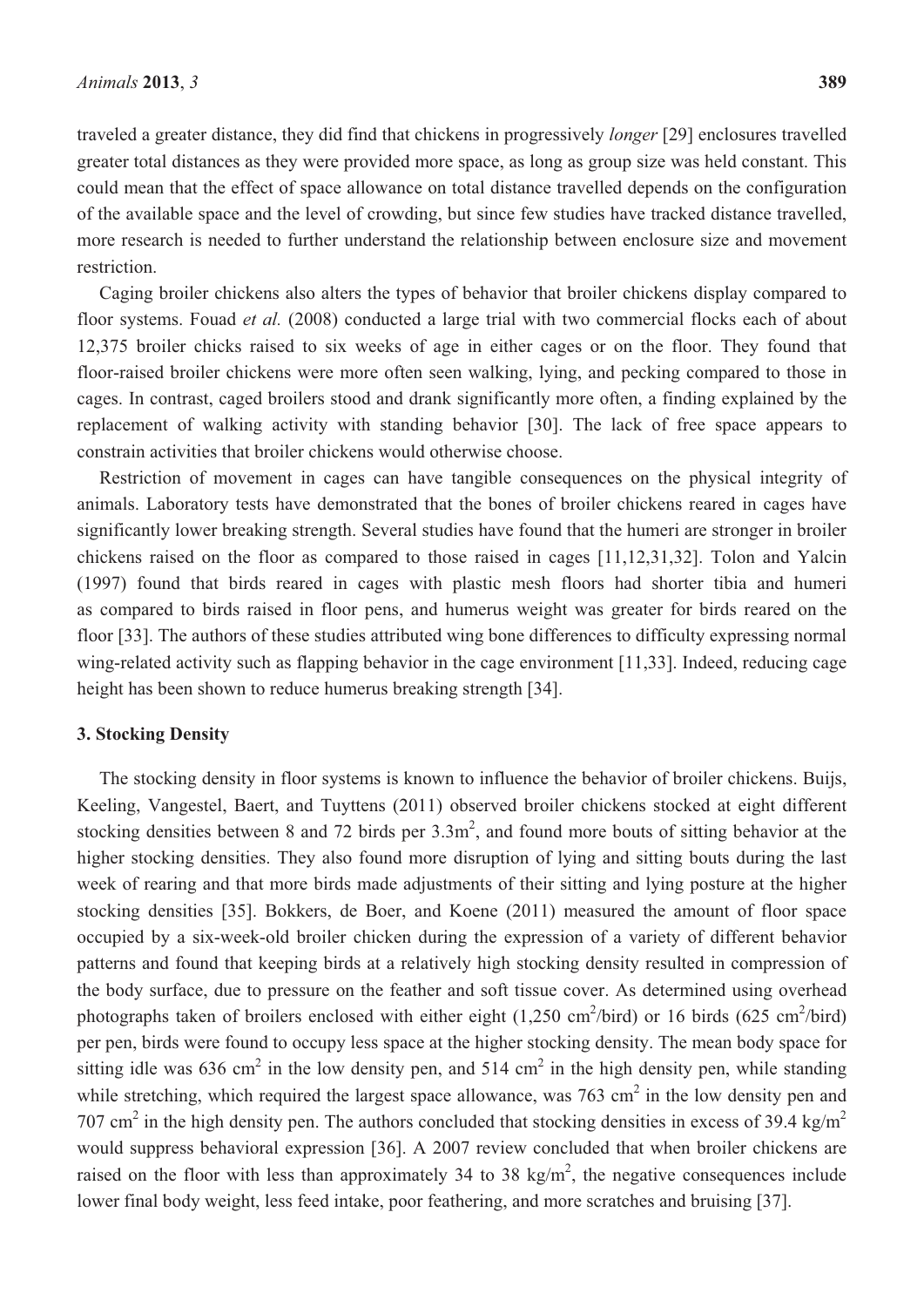Research on stocking density allowances for broiler chickens have found greater mortality for part of the rearing period, a higher incidence of leg problems, more contact dermatitis, increased carcass bruising, disrupted resting behaviour, and decreased locomotion and ground pecking in floor systems stocked at 40 kg/m<sup>2</sup> as compared to 34 kg/m<sup>2</sup> [38]. The maximum permitted stocking density in the European Union is 33 kg/m<sup>2</sup>, with derogations permitting up to 42 kg/m<sup>2</sup> if specific air quality, temperature and humidity requirements are met [39]. In floor systems the body of the chicken is in contact with on the litter/manure surface when the bird rests. In cages however, the air space underneath the floor is thought to prevent the buildup of heat and ammonia [17]. Thus, the recommended stocking density for caged broiler chickens can be very high, with some poultry equipment manufacturers suggesting 50 kg/m<sup>2</sup>. For a chicken growing to 1.5 kg, this is 33.3 birds/m<sup>2</sup> or 300 cm<sup>2</sup> of space per bird. By contrast, industry guidelines in the United States stipulate that caged laying hens should receive 432 cm<sup>2</sup> (67 in<sup>2</sup>) of space per bird [40], and the legal minimum for laying hens in the European Union is  $750 \text{ cm}^2$  [23].

The value of additional space to the birds themselves has been determined using motivational assessments. Buijs, Keeling, and Tuyttens (2011) calibrated the height of barriers that broiler chickens would cross to access feed when they were and were not food deprived to determine a "low" barrier height and a 'high' barrier height. They then used these barriers to determine how hard broiler chickens were willing to work in order to access to more pen space. Spatial preference was determined by monitoring bird movements from one enclosure with  $14.7$  birds/ $m<sup>2</sup>$  to another enclosure of 9.3, 12.1 or 14.7 birds/ $m^2$ . The experiments showed that the lower the stocking density on the other side of the pen, the more birds crossed over the barrier to move to that side. Broiler chickens preferred the lower stocking density even when they had to cross over a barrier that was high enough to deter 20–25% of birds from crossing to access feed after six hours of food deprivation. The researchers concluded that broiler chickens prefer more space than the 42 kg/m<sup>2</sup> provided in their study, and that a lower stocking density is important to broiler chickens [41].

#### **4. Leg Disorders**

Rapid growth of muscle on an immature skeleton leaves broiler chickens prone to bone, joint, and ligament disorders. As a result, broiler chickens often suffer from leg deformities and lameness [42–44], and leg problems severe enough to hinder walking ability are known to be painful [45,46].

Lack of activity has been associated with gait and skeletal disorders [1,47]. Broiler chickens housed in cages have a greater prevalence of gait problems, impaired walking ability and leg abnormalities (Figure 2) than those raised on the floor [1,30,48]. Starting broiler chicks in battery cages has been associated with a higher incidence of twisted legs before eight weeks of age [49]. Rizk *et al.* (1980) found that broilers reared in battery cages had a 20 to 60% incidence of perosis-curled toes compared to 12 to 13% for birds in floor-pens [48]. Reece *et al.* (1971) used a plastic mat to cover the wire-mesh bottom of cages, but still found significantly more of a perosis-like condition in the joint between the tibia and the metatarsus [4]. Haye and Simons (1978) tested the effect of various types of cage floor materials on leg problems, including plastic sheets, mats on wire, and covered wire mesh, and found that broiler chickens had more twisted legs in cages as compared to floor reared birds on litter, although metal wire and perforated metal sheets were worse than plastic or plastic-coated wire [1].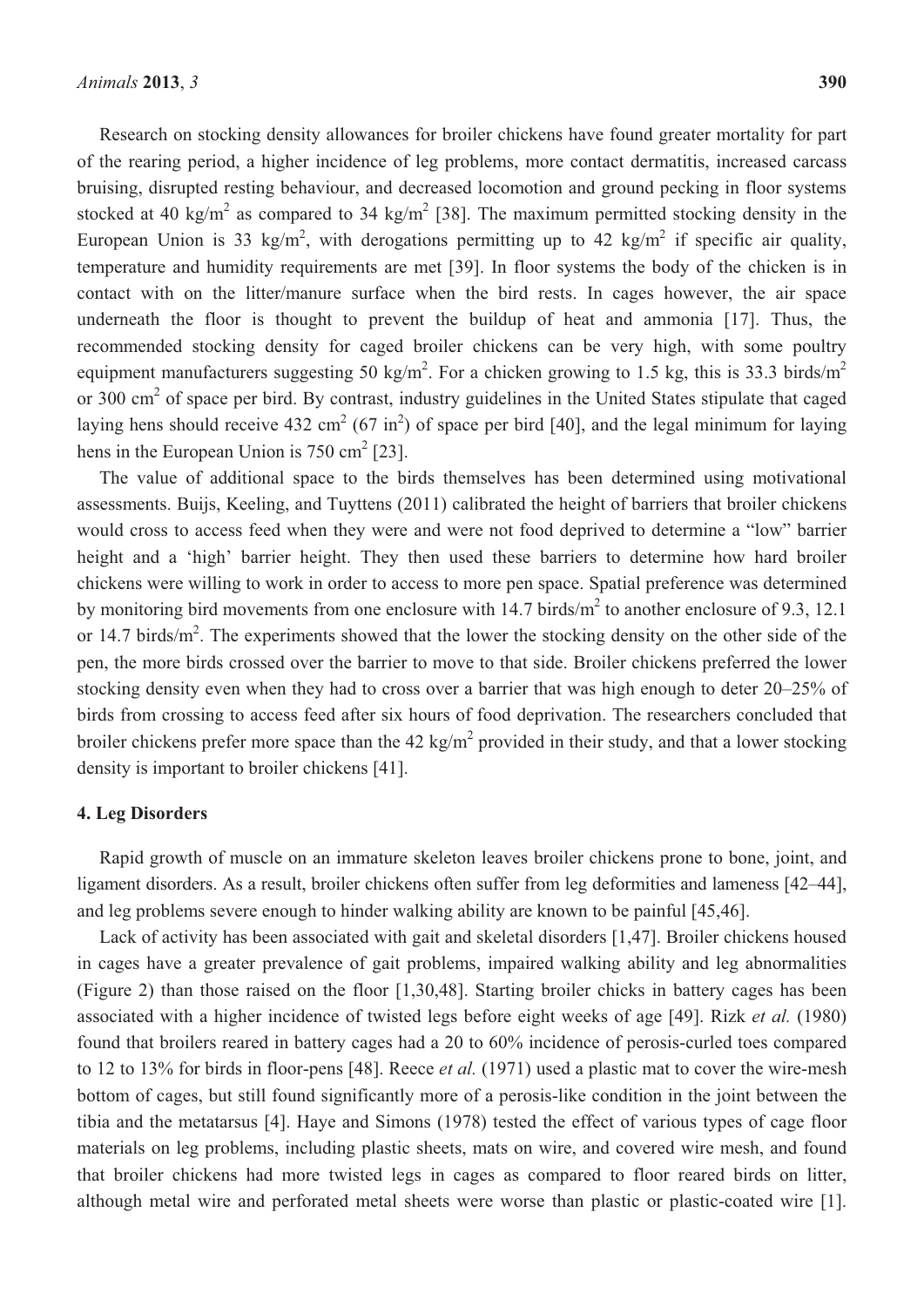Using gait scoring from 0 (no gait impairment) to 5 (total immobility), Fouad *et al.* (2008) found that the proportion of birds with score 0 was higher in floor reared birds (72%) compared to those confined to a cage (48%), however no details on the floor or cage type tested were reported [30]. Cage equipment manufacturers claim that their designs no longer cause leg problems, and so additional published research is needed. Given the association between lack of exercise and leg problems, if cages restrict movement then leg condition may be problematic regardless of floor type.



**Figure 2.** Broiler chickens in cage with plastic flooring (Photo by Sonia Faruqi).

## **5. Lack of Loose Litter**

One of the advantages of floor systems is that chickens can express scratching and dustbathing behavior in the loose substrate, often wood shavings. Dustbathing keeps the birds' plumage in healthy condition by balancing lipid levels in the feathers [50,51]. Studies of laying hens show that dustbathing is performed approximately once, every other day [52]. During dustbathing episodes, birds crouch, lie in, and rub dust through their feathers before standing and shaking off the loose particles. Light and heat trigger dustbathing, as does the presence of a friable, dusty substrate [50]. However, even when deprived of these normal eliciting stimuli, Junglefowl will still attempt to dustbathe on wire floors [53]. In behavioral experiments, Junglefowl deprived of dustbathing substrate will compensate by dustbathing more vigorously when eventually given access to a suitable substrate [54]. Dustbathing behavior is seen in young broiler chicks even in the first week of life [55]. Although there has been a report of dustbathing deprivation leading to stress in laying hens [56], Widowski and Duncan (2000) suggest that dustbathing is not driven by a need, but is rather a pleasurable activity [57]. Since good welfare is dependent on both an absence of suffering *and* the presence of enjoyable activity [58], the inability of caged broiler chickens to perform dustbathing behavior in loose litter may be a detriment to their welfare.

When roaming freely outdoors, chickens often engage in foraging and scratching behavior. Chickens scratch in a variety of substrate types, from dry earth to vegetated groundcover. Both Junglefowl [59]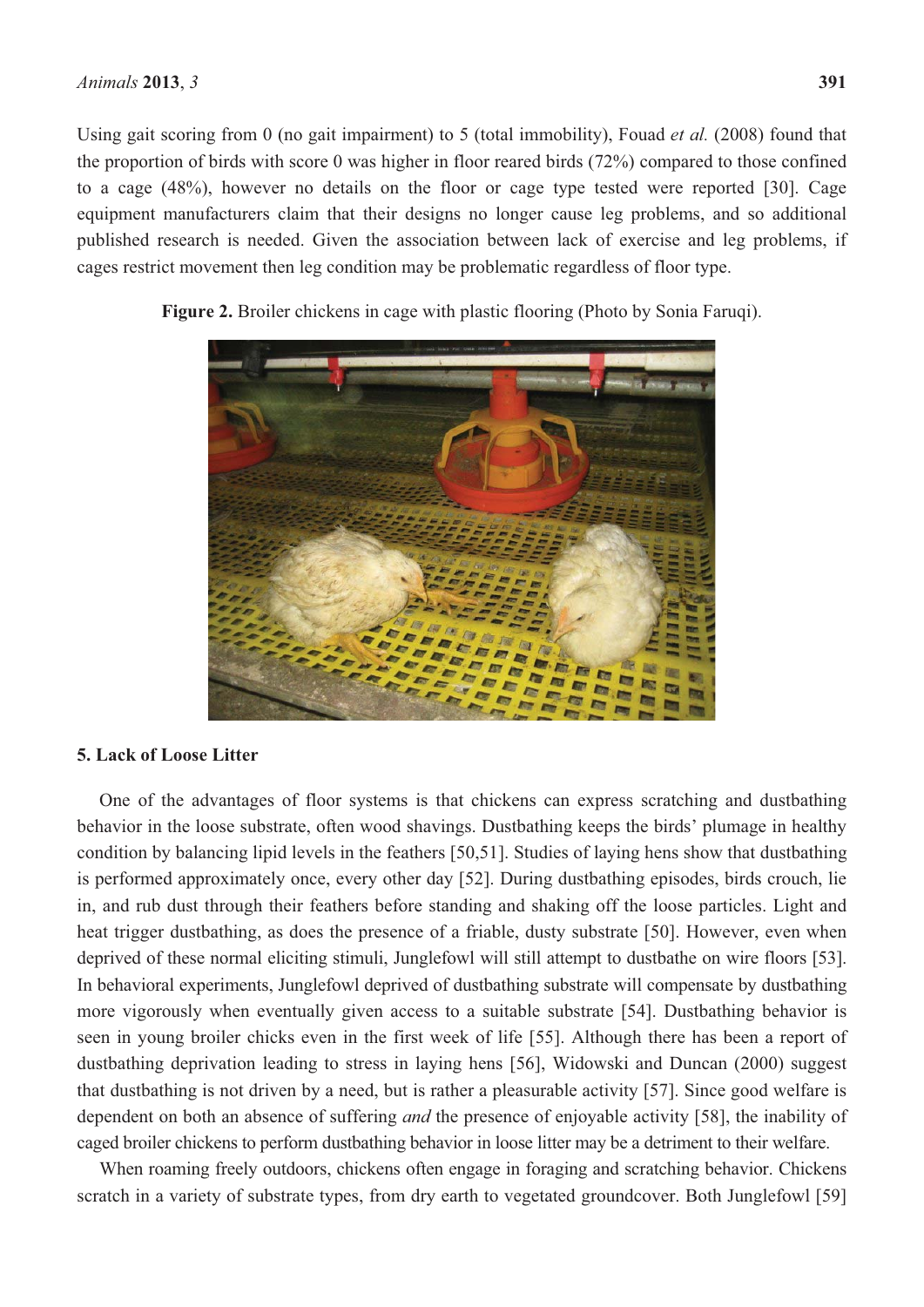and domestic chickens [60] in a naturalistic environment will spend approximately 50% of their active time foraging. Chicks begin to express exploratory pecking shortly after hatching [61], and studies of feral fowl report that broods aged 3–7 weeks, like adult birds, spent about half their daily time budget in foraging behavior [60]. Chickens will continue to work for their food (using an operant conditioning panel in a Skinner box) even when identical feed pellets are freely available in a feeder [62], demonstrating that the appetitive component of foraging, not just the consummatory phase, is important. Indeed, despite being fed three times a day, captive bred Junglefowl continued to forage when released into a large wooded area of tall trees and low bushes, spending 60% of the active part of their day ground pecking and 34% ground scratching [59]. Broiler chickens reared in floor systems can perform normal ground scratching in litter, but caged birds are limited to scratching on the wire cage floor.

## **6. Growth**

Research on productivity of broiler chickens in cages shows mixed results. Some studies show that floor reared broilers have significantly higher growth rates and heavier final body weights compared to cage reared groups [2,30,33,63] while others find no significant difference in weight gain [5,10,64,65]. At least one study reported significantly higher growth in cages as compared to floor systems [66]. Hypes, Carpenter, Peterson, and Jones (1994) found that when cage reared chickens were moved to the floor at 21 days of age, they displayed compensatory growth, but still weighed less than their counterparts who were reared on the floor for the entire 42 day period [67]. The disparity in results may be due in part to differences in the cage floor material used, as at least one study showed lighter body weights for birds raised on wire mesh compared to birds reared on litter, steel or plastic mesh, perforated floors (made of either wood, styrofoam or plastic) or doweling (rigid, rotating or padded) with 1.91 cm of open space between horizontal components [13]. Differences in growth rate also depend on stocking density, as studies show that crowding in both floor systems [4] and cages [68] can reduce growth rates.

Growth rate is also influenced by feeding behavior. In one study, floor-reared birds were recorded eating more often than caged broilers and showed significantly higher body weight gain [30], suggesting that feed consumption may increase in floor reared flocks. However, at least one other study reports no difference in feed consumption between broiler chickens reared on the floor and in cages [65].

# **7. Fear and Stress**

Rearing in a cage environment has been shown to cause birds to react in a more fearful way when tested in experimental trials. Using tonic immobility, novel object, and novel environment tests, several studies have found that laying hens kept for egg production are more fearful when confined in cages compared to those kept in cage-free housing [69–72]. This robust result has been shown to hold true for broiler chickens kept in cages as well [30].

Only one study has taken measures of stress on broiler chickens in cages. Fouad *et al.* (2008) found greater heterophil to lymphocyte ratios in caged birds (six to a cage with 500 cm<sup>2</sup> floor area/bird), compared to those of birds reared in floor pens [30]. Rodenburg *et al.* (2008) noted that laying hens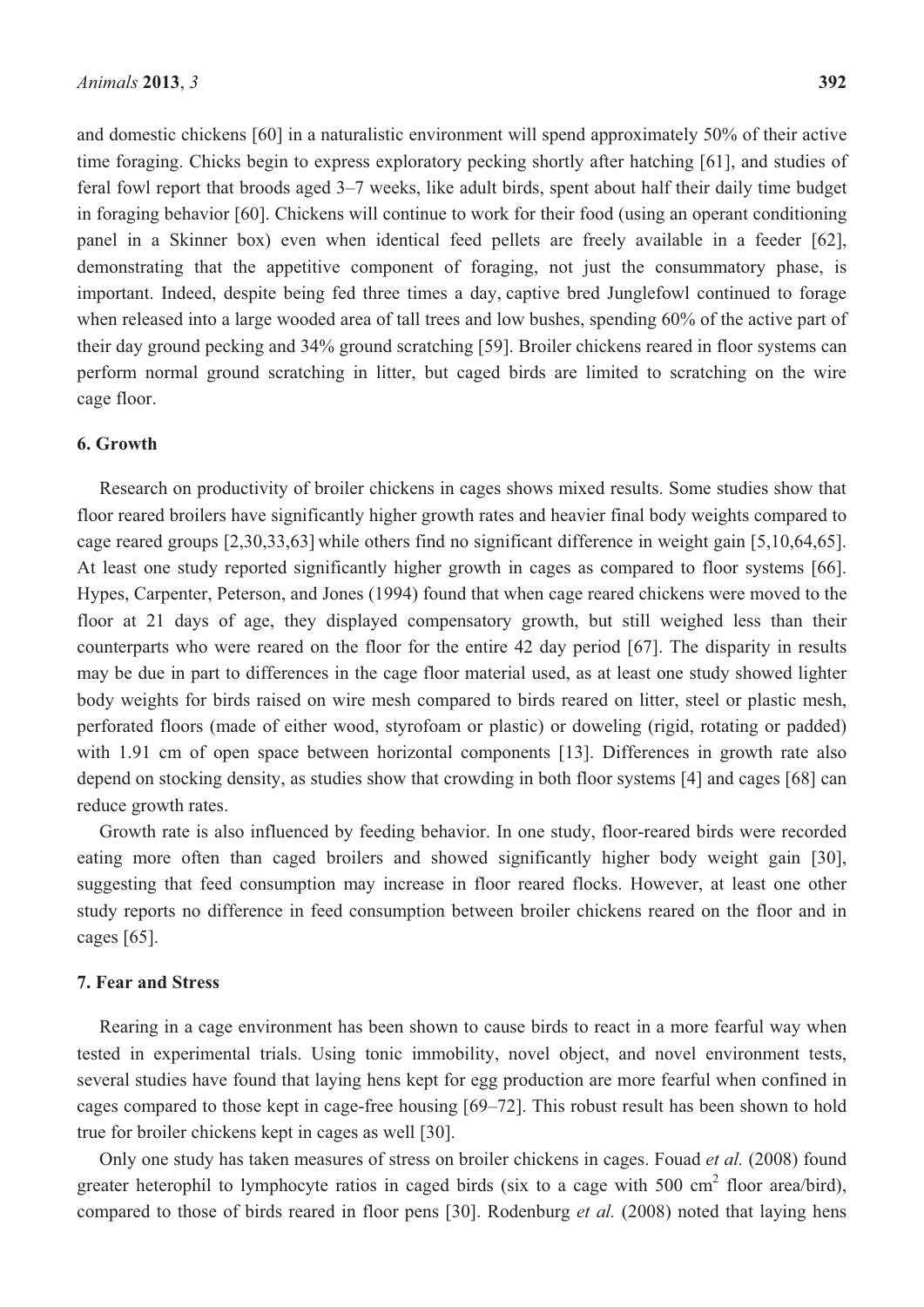can move away from barn staff and other birds in cage-free systems and distance themselves from potential threats, whereas in cages there is limited space for avoidance of people or cage-mates, and this may help explain why fear and stress differ between cage and floor reared birds [72].

### **8. Plumage Deterioration and Mortality**

The feathers of birds insulate the body against heat loss and protect the underlying skin [73]. For laying hens, feather loss is generally worse in cages compared to other systems [74]. The same appears to hold true for broiler chickens kept in cages. Edens *et al.*, 1999 found better feathering in floor-reared birds compared to those raised in cages using the Broilermatic<sup>®</sup> Cage System [10]. Feather loss or damage may be caused by abrasion with the cage wire [10] or from crowding, as has been demonstrated in experiments with laying hens [75,76].

Several recent studies have compared mortality rates of broiler chickens in different growing environments. A study in the United States using the Broilermatic® Cage System [10], and studies in India [20], Egypt [30], and Nigeria [64] all found that mortality was not statistically different between broiler chickens reared in cages compared to those reared on the floor.

#### **9. Food Safety**

In the egg industry, caging chickens has been definitively tied to increased food safety risk. Many factors have been cited to explain the association between cage housing and *Salmonella* in the egg industry, including larger flock sizes, higher stocking densities, more rodent and insect disease vectors, and greater difficulty cleaning and disinfecting the cage equipment itself [77]. Other potential mechanisms include impaired acquisition of normal gut flora, compromised gastrointestinal function, and physiological stressors.

Intuitively one might assume that hens reared in cage-free settings would harbor and spread fecal pathogens such as *Salmonella* more than birds suspended in cages and thereby separated from their waste. While cage housing can successfully break the lifecycle of intestinal parasites [78] such as helminthes [79] and may decrease *Campylobacter* flock persistence [80], ironically, access to fecal matter may actually decrease the threat of *Salmonella* by serving as a seeding agent for competitive exclusion microorganisms [81].

The capacity of used litter to shorten the carrier state of chickens and suppress *Salmonella* shedding and transmission was demonstrated more than 40 years ago [82,83]. This may explain why *Salmonella* infection rates can decline much more rapidly in chickens placed on bedding compared to those kept in cages [84]. Santos *et al.* (2008) found significantly lower intestinal *Salmonella* colonization in broilers reared on litter compared to those in cages [81]. They conclude: "Broilers raised on litter may have achieved lower cecal *Salmonella* populations than caged birds because access to litter may have modulated the intestinal microflora by increasing competitive exclusion microorganisms, which discouraged *Salmonella* colonization."

Though experimental data have been mixed [85,86], such enhanced resistance could explain why significantly lower levels of *Salmonella* were found in the excreta of cage-free birds in a study of 90 layer flocks in New Jersey, USA. All of the positive samples from cage-free birds contained relatively few *Salmonella*, with most probable counts <10 per g, whereas 50% of the composite samples from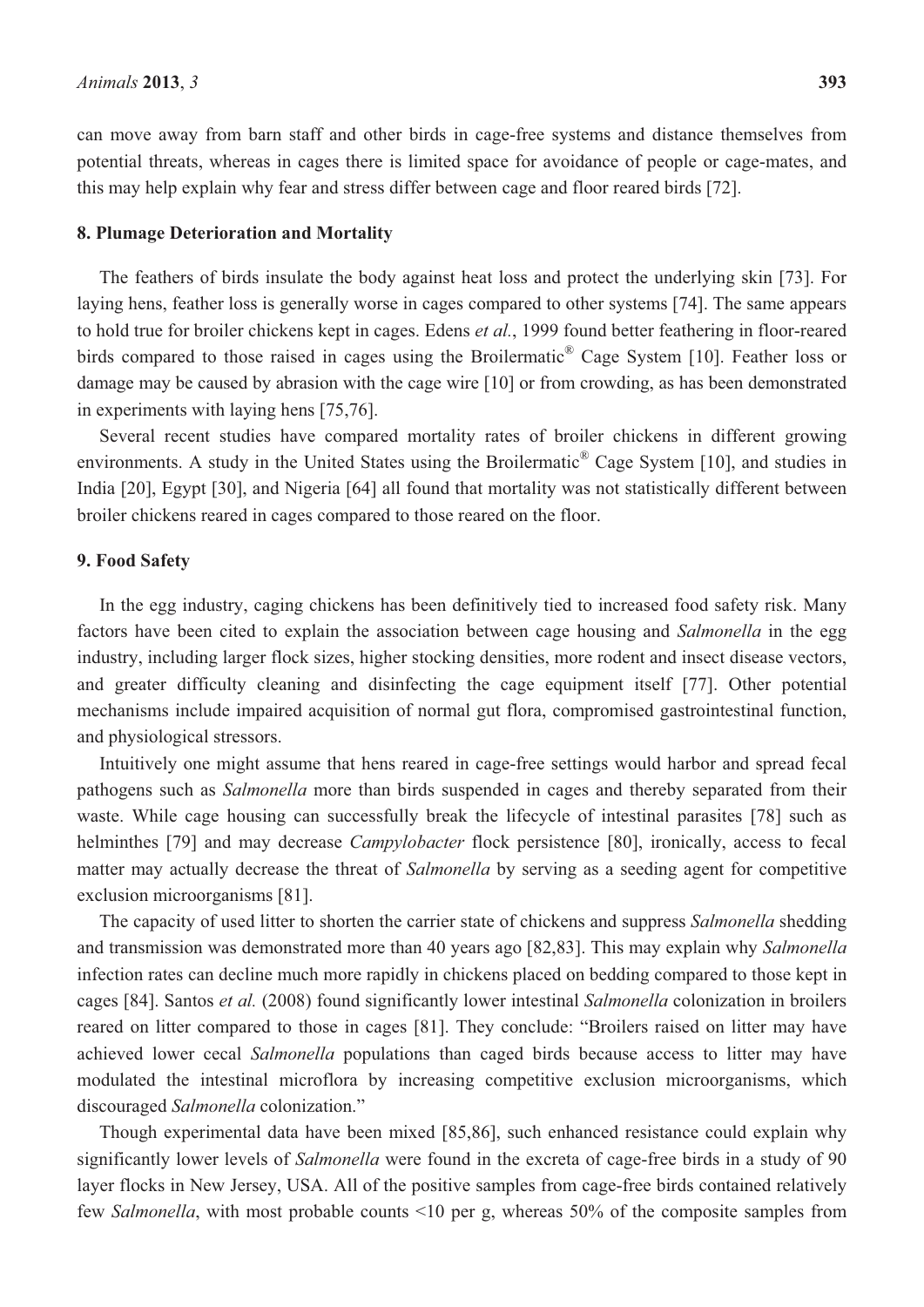caged birds yielded values exceeding 10,000 per g. Likewise, *Salmonella* was found in old waste samples from caged birds, but not from cage-free. These findings are suggestive that cage housing may also promote *Salmonella* shedding in commercial settings [87].

Providing hens with access to bedding may also prevent *Salmonella* infection by improving gastrointestinal function. The gizzard pH of chickens raised on litter has been found to be significantly lower than that of caged birds. This may be because the coarse components of litter mechanically stimulate the proventriculus (glandular stomach) to produce more hydrochloric acid. The gizzards of caged chickens have also been found to be comparatively underdeveloped, attributed to the relative lack of insoluble fiber stimulation of the muscular organ [81]. A significantly higher incidence of ileal grain chips found in caged chickens is indicative of inferior gizzard function [85]. Because *Salmonellae* are not very acid tolerant [88], pecking at wood shavings may therefore play a major role in reducing cecal *Salmonella* colonization by improving the barrier function of both chambers of the stomach [81].

The only source of fiber for caged chickens is the nonstarch polysaccharides in their feed, which may not provide sufficient fiber to sustain normal intestinal development and function [81]. Greater insoluble fiber consumption may explain greater jejunum villus height, villus area, villus height-to-crypt depth ratio, and mucosal depth in litter-reared birds. This increased intestinal efficiency may explain the reduced ileal and jejunal mass in litter-reared broiler chickens, which may improve microbial stability and lower the pathogen load [81]. Enhanced peristaltic emptying alone may contribute to the control of *Salmonella* populations [89] by sweeping pathogens out of the bowel [90].

Faster declines in *Salmonella* shedding have been noted in experimentally infected cage-free hens compared to those confined in conventional cages even in barren environments, though, without access to litter [91]. This suggests additional factors, such as physiological stress, may be playing a part in the role of housing systems in *Salmonella* risk [92].

Increasing evidence indicates farm animal stress in general may have detrimental effects on the safety of the food supply [93]. Although in certain circumstances stress may enhance immune function, the bulk of evidence suggests that chronic or prolonged stress generally promotes the pathogenesis of infectious disease via a variety of potential mechanisms [94]. These include immunosuppression, via corticosterone [95] or resource allocation tradeoffs [96], stress-induced perturbations of intestinal microbiota or gut epithelium integrity [97], and the effects of neurohormones such as catecholamines on bacterial growth [98]. At the same time stress-related corticosteroids may be impairing a chicken's immune response, the stress hormone norepinephrine released from adrenergic fibers lining the bird's gut [99] may boost the growth rate of *Salmonella* by orders of magnitude [100] and increase colonization and systemic spread [101].

#### **10. Conclusions**

While the welfare of broiler chickens in floor systems is not without concern, the advantages of a cage-free system for broiler chicken production are more total space, greater opportunity for exercise and improved bone health compared to cage production. Birds kept in litter-based systems are able to express more of their natural behavior, including ground scratching and dustbathing. Broiler chicken cage equipment manufacturers claim that they have overcome past problems with leg and integument disorders, but this is difficult to verify without published evidence. Moving from a floor system to a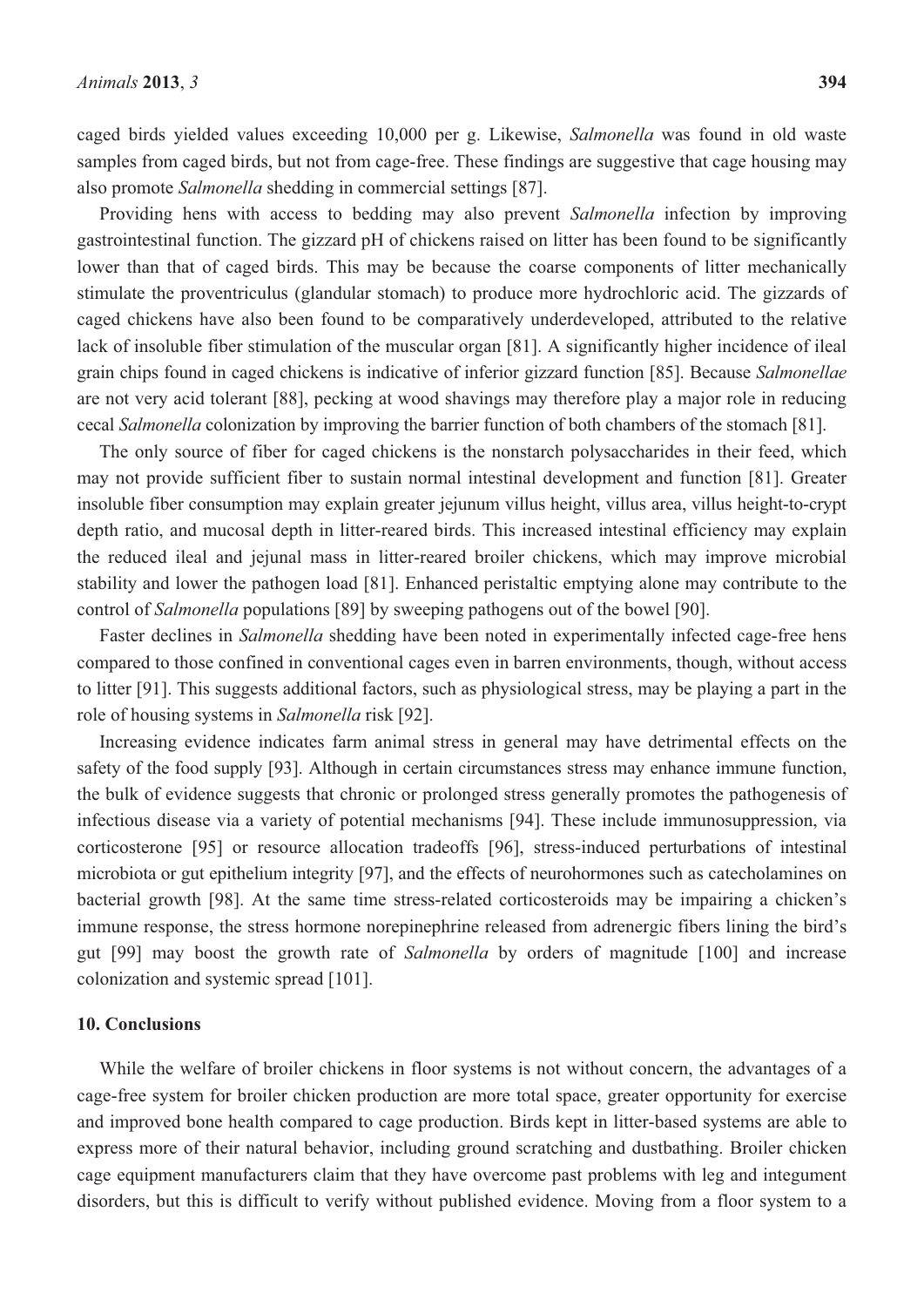cage system does not improve the overall welfare of birds raised for meat, and this important consideration should be carefully weighed in future decisions regarding expansion of cage systems for broiler production.

## **Acknowledgments**

Thank you to Katie Cantrell, Janki Desai, Kate Hartcher, Sarah Rouhan, Ashley Scott, Debbie Taylor, Mary Hopkins and Sue Neal for research and reviewing assistance.

# **Conflict of Interest**

The authors are employed by Humane Society International and The Humane Society of the United States.

# **References and Notes**

- 1. Haye, U.; Simon, P.C.M. Twisted legs in broilers. *Br. Poul. Sci.* **1978**, *19*, 549–557.
- 2. Welch, S.W.; Metcalfe, P.F.; Wesley, R. Broilers in cages. *World Poul. Sci. J.* **1971**, *27*, 132–142.
- 3. Scientific Committee on Animal Health and Animal Welfare. The welfare of chickens kept for meat production (broilers). 2000, p. 16. Available online: http://ec.europa.eu/food/fs/sc/scah/ out 39 en.pdf (accessed on 9 May 2013).
- 4. Reece, F.N.; Deaton, J.W.; May, J.D.; May, K.N. Cage *versus* floor rearing of broiler chickens. *Poul. Sci.* **1971**, *50*, 1786–1790.
- 5. Andrews, L.D.; Nelson, G.S.; Harris, G.C., Jr.; Goodwin, T.L. Performance of five strains of broilers in a four tier cage system with plastic floors. *Poul. Sci.* **1975**, *54*, 54–58.
- 6. Shane, S.M. Versatility of broiler growing cages. *Zootecnica Int.* **2001**, *8*, 18–19.
- 7. Slepukhin, V.; Galpern, I.; Cherepanov, S. Breeding Russian broilers to adapt them to the cage environment. *World Poul.* **2000**, *16*, 25–27.
- 8. Zhao, F.R.; Zhao, Y.J.; Geng, A.L.; Shi, Z.X.; Li, B.M. Effects of cage floor systems on behaviours and breast blister in battery broilers. *Zool. Res.* **2007**, *28*, 155–160.
- 9. May, J.D.; Merkley, J.W.; Malone, G.W.; Chaloupka, G.W. Relationship of pen height to bone strength of broilers. *Poul. Sci.* **1981**, *60*, 546–549.
- 10. Edens, F.W.; Parkhurst, C.R.; Havenstein, G.B. The effects of conventional *versus* cage housing and inorganic *versus* organic selenium on feathering in broilers. In *Biotechnology in the Feed Industry (Proceedings of Alltechs 15th annual symposium, Under the Microscope-Focal Points for the New Millennium)*; Nottingham University Press: Nottingham, UK, 1999; pp. 567–577.
- 11. Wabeck, C.J.; Littlefield, L.H. Bone strength of broilers reared in floor pens and in cages having different bottoms. *Poul. Sci.* **1972**, *51*, 897–899.
- 12. Andrews, L.D; Goodwin, T.L. Performance of broilers in cages. *Poul. Sci.* **1973**, *52*, 723–728.
- 13. Akpobome, G.O.; Fanguy, R.C. Evaluation of cage floor systems for production of commercial broilers. *Poul. Sci.* **1992**, *71*, 274–280.
- 14. Reed, M.J.; White, H.D.; Huston, T.M.; May, K.N. The use of different types of cage bottoms to reduce breast blisters in battery reared broilers. *Poul. Sci.* **1966**, *45*, 1418–1419.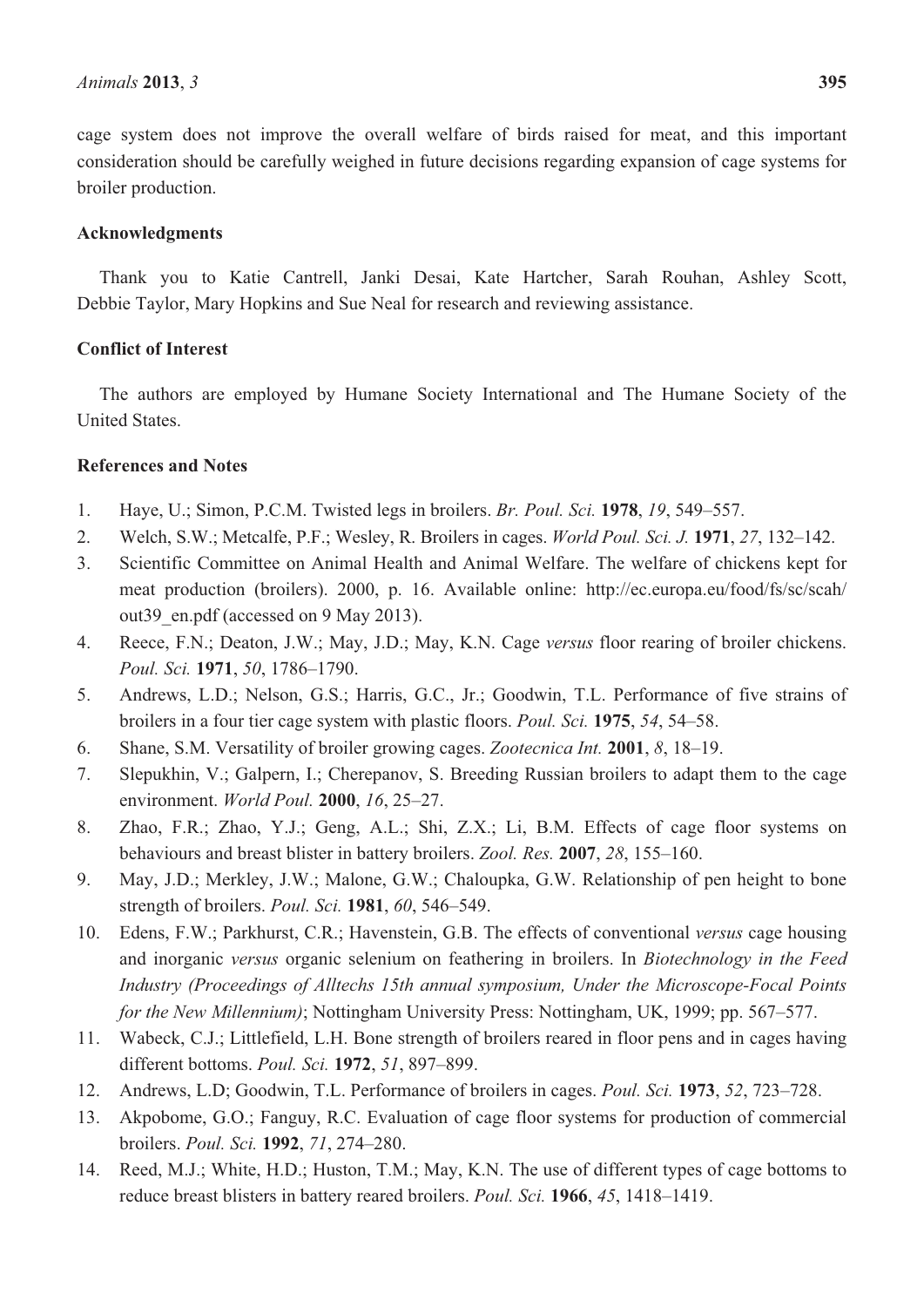- 15. Seay, R.L.; Nelson, G.S.; Andrews, L.D.; Harris, G.C. The development of a covered slat floor for loading broilers from cages. *Poul. Sci.* **1973**, *52*, 2083–2084.
- 16. Valli, M. Valli Poultry Equipment Manufacturers, Galeata, Italy. Personal Communication, 2013.
- 17. van Gruijthuijsen, M. Jansen Poultry Equipment, Barneveld, The Netherlands. Personal Communication, 2013.
- 18. Amos, T.T. Analysis of backyard poultry production in Ondo State, Nigeria. *Int. J. Poul. Sci.* **2006**, *5*, 247–250.
- 19. Tamilvanan, T.; Thiagarajan, M.; Ramesh, V.; Sivakumar, T. Carcass yield and quality characters of broiler chicken under cage and floor management systems fed with different processed feed and probiotics. *Ind. Vet. J.* **2003**, *80*, 152–155.
- 20. Thamilvanan, T.; Thiagarajan, M.; Ramesh, V.; Gnanaraj, P.T.; Sivakumar, T. Performance of broiler chicken under cage and floor systems of management fed differently processed feeds. *Ind. J. Anim. Sci.* **2001**, *71*, 985–988.
- 21. California Health and Safety Code, Division 20, Chapter 13.8, Farm Animal Cruelty, Section 25990–25994. Available online: www.leginfo.ca.gov/cgi-bin/displaycode?section=hsc&group= 25001-26000&file=25990-25994 (accessed on 8 May 2013).
- 22. Michigan Compiled Laws, Chapter 287, Act 466 of 1988, Section 287.746. Available online: http://legislature.mi.gov/doc.aspx?mcl-287-746 (accessed on 8 May 2013).
- 23. Council Directive 1999/74/EC of 19 July 1999. Laying Down Minimum Standards for the Protection of Laying Hens. Available online: http://eur-lex.europa.eu/LexUriServ/LexUriServ. do?uri=OJ:L:1999:203:0053:0057:EN:PDF (accessed on 7 May 2013).
- 24. Weeks, C.A.; Danbury, T.D.; Davies, H.C.; Hunt, P.; Kestin, S.C. The behaviour of broiler chickens and its modification by lameness. *Appl. Anim. Behav. Sci.* **2000**, *67*, 111–125.
- 25. Leone, E.H.; Christman, M.C.; Douglass, L.; Estevez, I. Separating the impact of group size, density, and enclosure size on broiler movement and space use at a decreasing perimeter to area ratio. *Behav. Process.* **2010**, *83*, 16–22.
- 26. Newberry, R.C.; Hall, J.W. Use of pen space by broiler chickens: effects of age and pen size. *Appl. Anim. Behav. Sci.* **1990**, *25*, 125–136.
- 27. Lewis, N.J.; Hurnik, J.F. Locomotion of broiler chickens in floor pens. *Poul. Sci.* **1990**, *69*, 1087–1093.
- 28. Murphy, L.B.; Preston, A.P. Time-budgeting in meat chickens grown commercially. *Br. Poul. Sci.* **1988**, *29*, 571–580.
- 29. Leone, E.H.; Estevez, I. Use of space in the domestic fowl: separating the effects of enclosure size, group size and density. *Anim. Behav.* **2008**, *76*, 1673–1682.
- 30. Fouad, M.A.; Razek, A.H.A.; Badawy, S.M. Broilers welfare and economics under two management alternatives on commercial scale. *Int. J. Poul. Sci.* **2008**, *7*, 1167–1173.
- 31. Merkley, J.W. A comparison of bone strengths from broilers reared under various conditions in coops and floor pens. *Poul. Sci.* **1981**, *60*, 98–106.
- 32. Merkley, J.W.; Wabeck, C.J. Cage density and frozen storage effect on bone strength of broilers. *Poul. Sci.* **1975**, *54*, 1624–1627.
- 33. Tolon, B.; Yalcin, S. Bone characteristics and body weight of broilers in different husbandry systems. *Br. Poul. Sci.* **1997**, *38*, 132–135.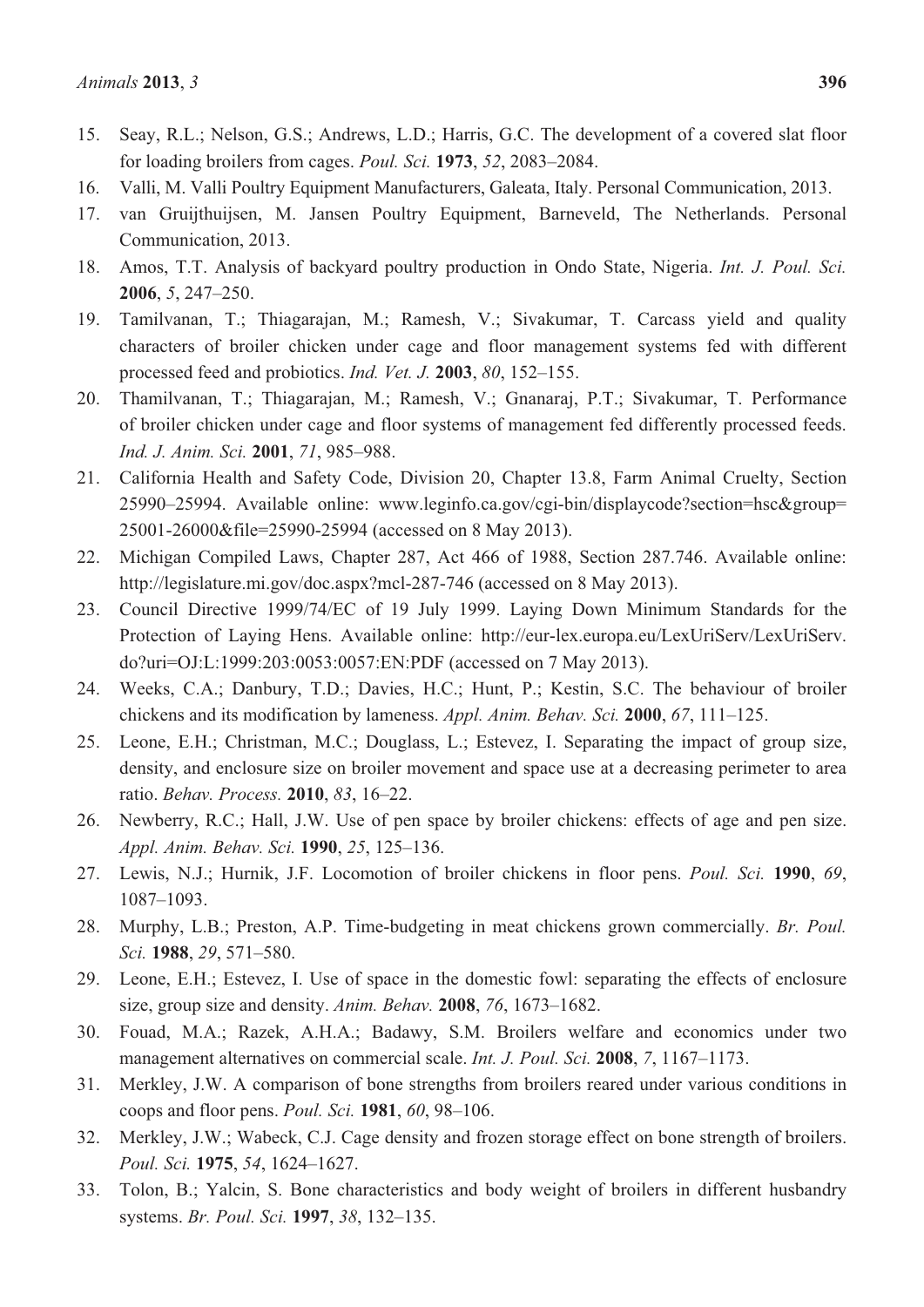- 34. Travis, D.S., Jr.; Sloan, D.R.; Hughes, B.L. Bone fragility in broilers as affected by pen height, sex, and a comparison of left and right humeri. *Poul. Sci.* **1983**, *62*, 2117–2119.
- 35. Buijs, S.; Keeling, L.J.; Vangestel, C.; Baert, J.; Tuyttens, F.A.M. Neighbourhood analysis as an indicator of spatial requirements of broiler chickens. *Appl. Anim. Behav. Sci.* **2011**, *129*, 111–120.
- 36. Bokkers, E.A.M.; de Boer, I.J.M.; Koene, P. Space needs of broilers. *Anim. Welf.* **2011**, *20*, 623–632.
- 37. Estevez, I. Density allowances for broilers: Where to set the limits? *Poul. Sci.* **2007**, *86*, 1265–1272.
- 38. Hall, A.L. The effect of stocking density on the welfare and behaviour of broiler chickens reared commercially. *Anim. Welf.* **2001**, *10*, 23–40.
- 39. Council Directive 2007/43/EC of 28 June 2007. Laying Down Minimum Rules for the Protection of Chickens Kept for Meat Production. Available online: http://eur-lex.europa.eu/LexUriServ/ LexUriServ.do?uri=OJ:L:2007:182:0019:0028:EN:PDF (accessed on 7 May 2013).
- 40. *United Egg Producers Animal Husbandry Guidelines for U.S. Egg Laying Flocks*; United Egg Producers: Alpharetta, GA, USA, 2010. Available online: www.unitedegg.org/information/pdf/ UEP 2010 Animal Welfare Guidelines.pdf (accessed on 9 May 2013).
- 41. Buijs, S.; Keeling, L.J.; Tuyttens, F.A.M. Using motivation to feed as a way to assess the importance of space for broiler chickens. *Anim. Behav.* **2011**, *81*, 145–151.
- 42. Julian, R.J. Rapid growth problems: Ascites and skeletal deformities in broilers. *Poul. Sci.* **1998**, *77*, 1773–1780.
- 43. Sanotra, G.S.; Lund, J.D.; Ersboll, A.K.; Petersen, J.S.; Vestergaard, K.S. Monitoring leg problems in broilers: A survey of commercial broiler production in Denmark. *World Poul. Sci. J.*  **2001**, *57*, 55–69.
- 44. Whitehead, C.C.; Fleming, R.H.; Julian, R.J.; Sorenson, P. Skeletal problems associated with selection for increased production. In *Poultry Genetics, Breeding and Biotechnology*; Muir, W.M., Aggrey, S.E., Eds.; CABI Publishing: Wallingford, UK, 2003; pp. 29–52.
- 45. Danbury, T.C.; Weeks, C.A.; Chambers, J.P.; Waterman-Pearson, A.R.; Kestin, S.C. Self selection of the analgesic drug carprofen by lame broiler chickens. *Vet. Rec.* **2000**, *146*, 307–311.
- 46. McGeown, D.; Danbury, T.C.; Waterman-Pearson, A.E.; Kestin, S.C. Effect of carprofen on lameness in broiler chickens. *Vet. Rec.* **1999**, *144*, 668–671.
- 47. Thorp, B.H.; Duff, S.R.I. Effect of exercise on the vascular pattern in the bone extremities of broiler fowl. *Res. Vet. Sci.* **1988**, *45*, 72–77.
- 48. Rizk, S.W.; Stake, P.E.; Simmons, R.W., III. Curled toes and perosis-like leg abnormalities in cage reared broilers. *Poul. Sci.* **1980**, *59*, 308–315.
- 49. Riddell, C. Selection of broiler chickens for a high and low incidence of tibial dyschondroplasia with observations on spondylolisthesis and twisted legs (perosis). *Poul. Sci.* **1976**, *55*, 145–151.
- 50. Olsson, I.A.S.; Keeling, L.J. Why in earth? Dustbathing behaviour in jungle and domestic fowl reviewed from a Tinbergian and Animal Welfare perspective. *Appl. Anim. Behav. Sci.* **2005**, *93*, 259–282.
- 51. Van Liere, D.W.; Bokma, S. Short-term feather maintenance as a function of dust-bathing in laying hens. *Appl. Anim. Behav. Sci.* **1987**, *18*, 197–204.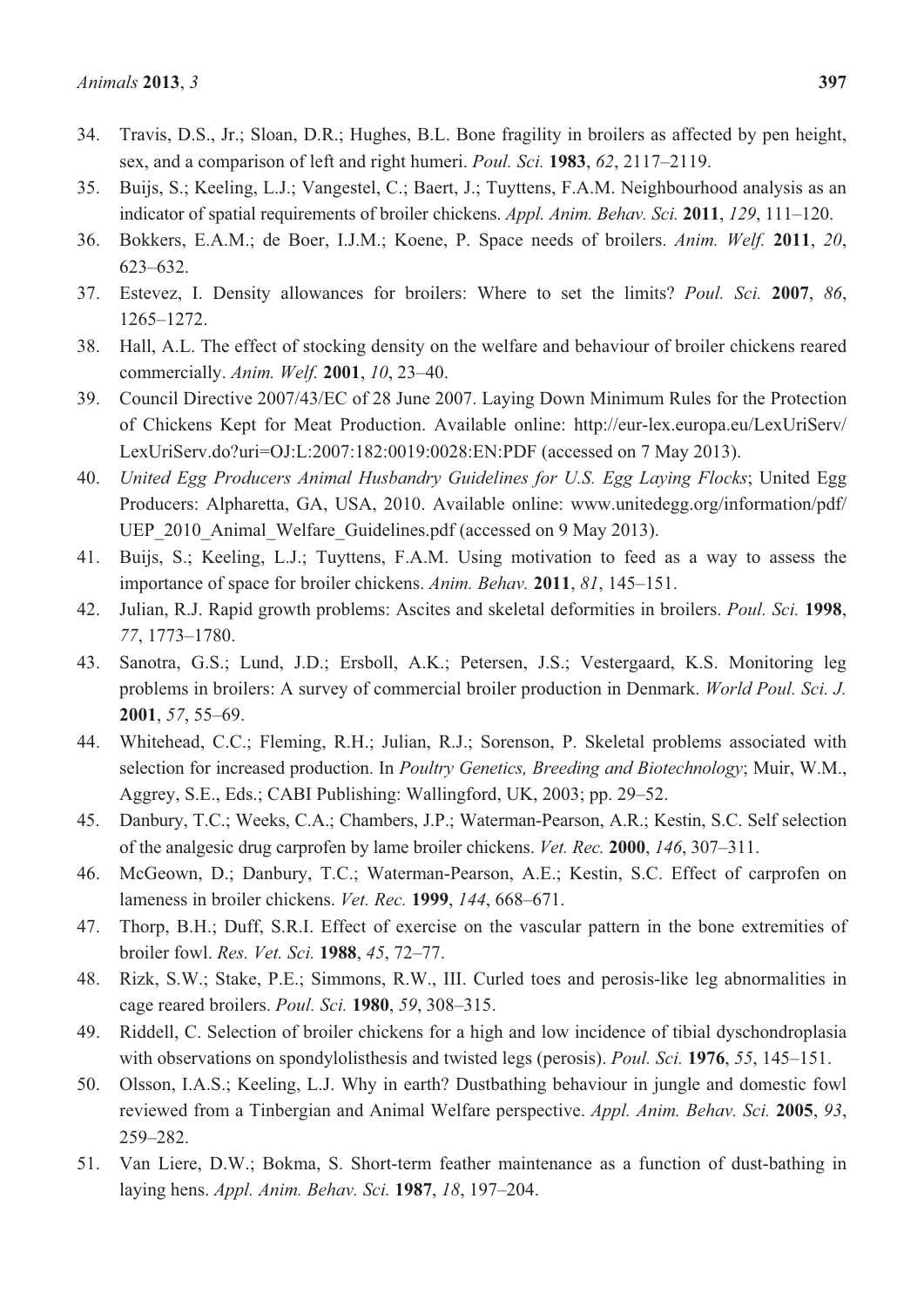- 52. Vestergaard, K. Dust-bathing in the domestic fowl—Diurnal rhythm and dust deprivation. *Appl. Anim. Ethol.* **1982**, *8*, 487–495.
- 53. Vestergaard, K.; Hogan, J.A.; Kruijt, J.P. The development of a behavior system: Dustbathing in the Burmese Red Junglefowl I. The influence of the rearing environment on the organization of dustbathing. *Behaviour* **1990**, *112*, 99–116.
- 54. Hogan, J.A.; Honrado, G.I.; Vestergaard, K. Development of a behavior system: Dustbathing in Burmese Red Junglefowl (*Gallus gallus spadiceus*): II. Internal factors. *J. Comp. Psychol.* **1991**, *105*, 269–273.
- 55. Shields, S.J.; Garner, J.P.; Mench, J.A. Effect of sand and wood-shavings bedding on the behavior of broiler chickens. *Poul. Sci.* **2005**, *84*, 1816–1824.
- 56. Vestergaard, K.S.; Skadhauge, E.; Lawson, L.G. The stress of not being able to perform dustbathing in laying hens. *Physiol. Behav.* **1997**, *62*, 413–419.
- 57. Widowski, T.M.; Duncan, I.J.H. Working for a dustbath: Are hens increasing pleasure rather than reducing suffering? *Appl. Anim. Behav. Sci.* **2000**, *68*, 39–53.
- 58. Fraser, D.; Duncan, I.J.H. "Pleasures", "pains" and Animal Welfare: Toward a natural history of affect. *Anim. Welf.* **1998**, *7*, 383–396.
- 59. Dawkins, M.S. Time budgets in Red Junglefowl as a baseline for the assessment of welfare in domestic fowl. *Appl. Anim. Behav. Sci.* **1989**, *24*, 77–80.
- 60. Savory, C.J.; Wood-Gush, D.G.M.; Duncan, I.J.H. Feeding behaviour in a population of domestic fowls in the wild. *Appl. Anim. Ethol.* **1978**, *4*, 13–27.
- 61. Rogers, L.J. *The Development of Brain and Behaviour in the Chicken*; CAB International: Wallingford, UK, 1995; pp. 95–96.
- 62. Duncan, I.J.H.; Hughes, B.O. Free and operant feeding in domestic fowls. *Anim. Behav.* **1972**, *20*, 775–777.
- 63. Andrews, L.D. Performance of broilers reared on rubber and plastic mats in a cage system and on litter in a floor system. *Poul. Sci.* **1978**, *57*, 1493–1498.
- 64. Sogunle, O.M.; Egbeyale, L.T.; Bajomo, T.T.; Bamigboje, O.V.; Fanimo, A.O. Comparison of the performance, carcass characteristics and haematological parameters of broiler chicks reared in cage and floor. *Pak. J. Biol. Sci.* **2008**, *11*, 480–483.
- 65. Swain, B.K.; Sundaram, R.N.S.; Barbuddhe, S.B.; Nirmale, A.V. Influence of cage and deep litter rearing systems on the performance of broilers. *Ind. Vet. J.* **2002**, *79*, 467–469.
- 66. Merkley, J.W. Effect of restricted activity in cage-reared broilers upon performance, bone integrity, and muscle characteristics. *Poul. Sci.* **1984**, *63*(*Suppl. 1*), 149–150.
- 67. Hypes, W.A.; Carpenter, G.H.; Peterson, R.A.; Jones, W.T. Productive performance of conventional floor-reared broilers *vs.* high density cage-brooded broilers. *J. Appl. Poul. Res.* **1994**, *3*, 238–243.
- 68. Tarragó, J.; Puchal, F. Effect of strain, sex and stocking rate on the performance and carcass yield of caged broilers. *Br. Poul. Sci.* **1977**, *18*, 59–99.
- 69. Colson, S.; Michel, V.; Arnould, C. Welfare of laying hens housed in cages and in aviaries: What about fearfulness? *Archiv für Geflügelkunde* **2006**, *70*, 261–269.
- 70. Hansen, I.; Braastad, B.O.; Storbråten, J.; Tofastrud, M. Differences in fearfulness indicated by tonic immobility between laying hens in aviaries and in cages. *Anim. Welf.* **1993**, *2*, 105–112.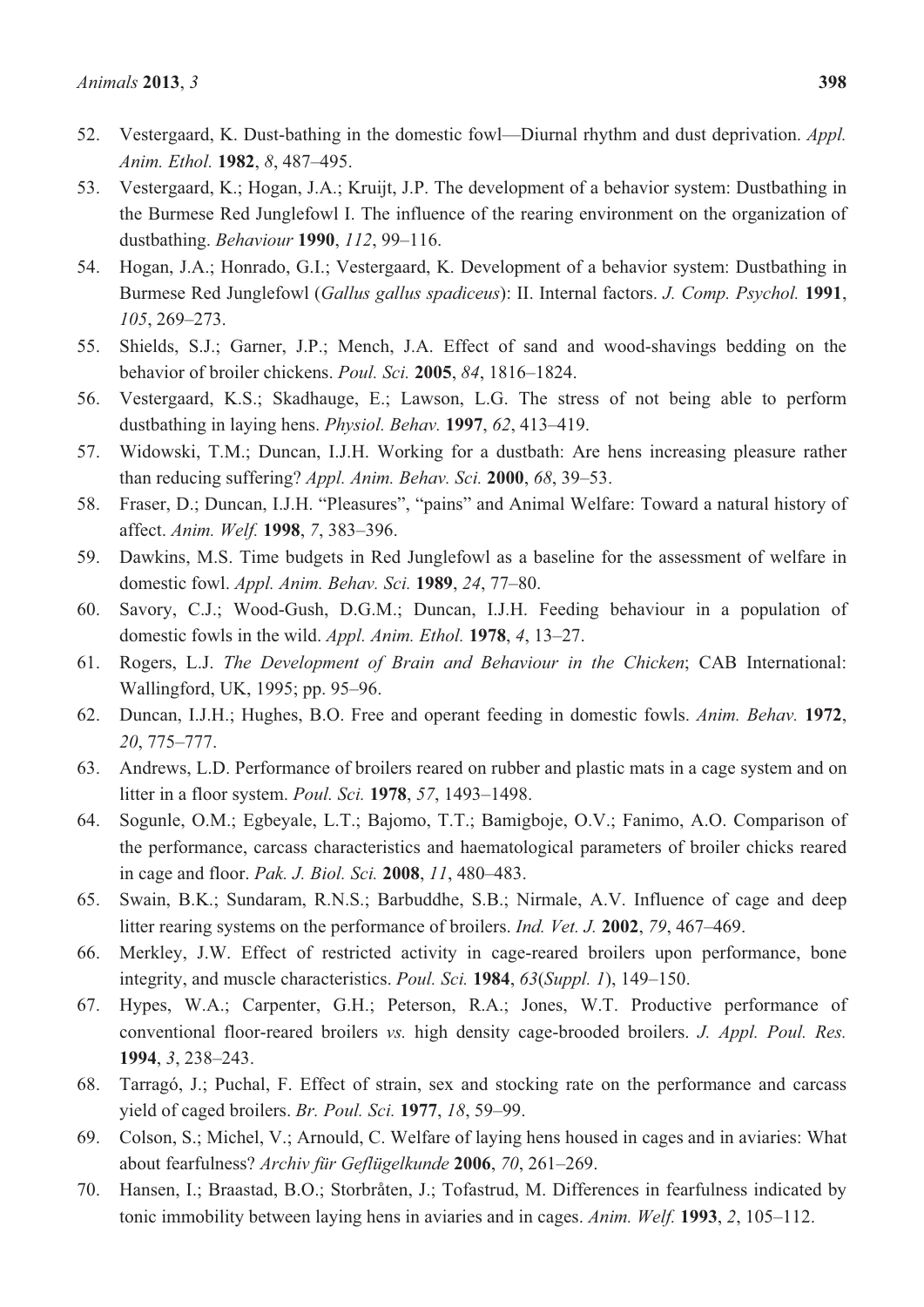- 71. Jones, R.B.; Faure, J.M. Tonic immobility ("righting time") in laying hens housed in cages and pens. *Appl. Anim. Ethol.* **1981**, *7*, 369–372.
- 72. Rodenburg, T.B.; Tuyttens, F.A.M.; de Reu, K.; Herman, L.; Zoons, J.; Sonck, B. Welfare assessment of laying hens in furnished cages and non-cage systems: An on-farm comparison. *Anim. Welf.* **2008**, *17*, 363–373.
- 73. Wallace, G.J.; Mahan, H.D. *An Introduction to Ornithology*; MacMillan Publishing Co., Inc.: New York, NY, USA, 1975; pp. 60–61.
- 74. Appleby, M.C.; Hughes, B.O. Welfare of laying hens in cages and alternative systems: Environmental, physical and behavioural aspects. *World Poul. Sci. J.***1991**, *47*, 109–128.
- 75. Craig, J.V.; Milliken, G.A. Further studies of density and group size effects in caged hens of stocks differing in fearful behavior: Productivity and behavior. *Poul. Sci.* **1989**, *68*, 9–16.
- 76. Craig, J.V.; Craig, J.A.; Vargas, J.V. Corticosteroids and other indicators of hens' well-being in four laying-house environments. *Poul. Sci.* **1986**, *65*, 856–863.
- 77. European Food Safety Authority. Report of the Task Force on Zoonoses Data Collection on the analysis of the baseline study on the prevalence of *Salmonella* in holdings of laying hen flocks of *Gallus gallus*. Part B. *EFSA J.* **2007**, *101*, 1–86. Available online: www.infoagroisp.com/infocarne/ aves/documentos/informe\_efsa\_estudio\_broilers\_parte\_b.pdf (accessed on 8 May 2013).
- 78. Duncan, I.J.H. The pros and cons of cages. *World Poul. Sci. J.* **2001**, *57*, 381–390.
- 79. Permin, A.; Bisgaard, M.; Frandsen, F.; Pearman, M.; Kold, J.; Nansen, P. Prevalence of gastrointestinal helminths in different poultry production systems. *Br. J. Poul. Sci.* **1999**, *40*, 439–443.
- 80. Willis, W.L.; Murray, C.; Talbott, C. Campylobacter isolation trends of cage *versus* floor broiler chickens: A one-year study. *Poul. Sci.* **2002**, *81*, 629–631.
- 81. Santos, F.B.O.; Sheldon, B.W.; Santos, A.A., Jr.; Ferket, P.R. Influence of housing system, grain type, and particle size on salmonella colonization and shedding of broilers fed triticale or corn-soybean meal diets. *Poul. Sci.* **2008**, *87*, 405–420.
- 82. Fanelli, M.J.; Sadler, W.W.; Brownell, J.R. Preliminary studies on persistence of salmonellae in poultry litter. *Avian Dis.* **1970**, *14*, 131–141.
- 83. Olesiuk, O.M.; Snoeyenbos, G.H.; Smyser, C.F. Inhibitory effect of used litter on Salmonella typhimurium transmission in the chicken. *Avian Dis.* **1971**, *15*, 118–124.
- 84. Olesiuk, O.M.; Snoeyenbos, G.H.; Smyser, C.F. Transmission of Salmonella typhimurium in battery-reared chicks. *Avian Dis.* **1972**, *16*, 833–836.
- 85. Bohorquez, D.; Plunske, R.; Oviedo, E.; Ferket, P. Growth performance, out health, and feed passage of Salmonella-challenged chickens reared on litter floors or in cages. *Poul. Sci.* **2006**, *85*, S32.
- 86. Hannah, J.F.; Wilson, J.L.; Cox, N.A., Jr.; Richardson, L.J.; Cason,J.A, Jr.; Buhr, R.J. Potential for horizontal transmission of Salmonella & Campylobacter among caged & cage-free laying hens. Poultry Conference Proceedings, Georgia, 2009. Available online: www.ars.usda.gov/ research/publications/publications.htm?seq\_no\_115=246508 (accessed on 28 December 2012).
- 87. Kraft, D.J.; Olechowski-Gerhardt, C.; Berkowitz, J.; Finstein, M.S. Salmonella in wastes produced at commercial poultry farms. *Appl. Microbiol.* **1969**, *18*, 703–707.